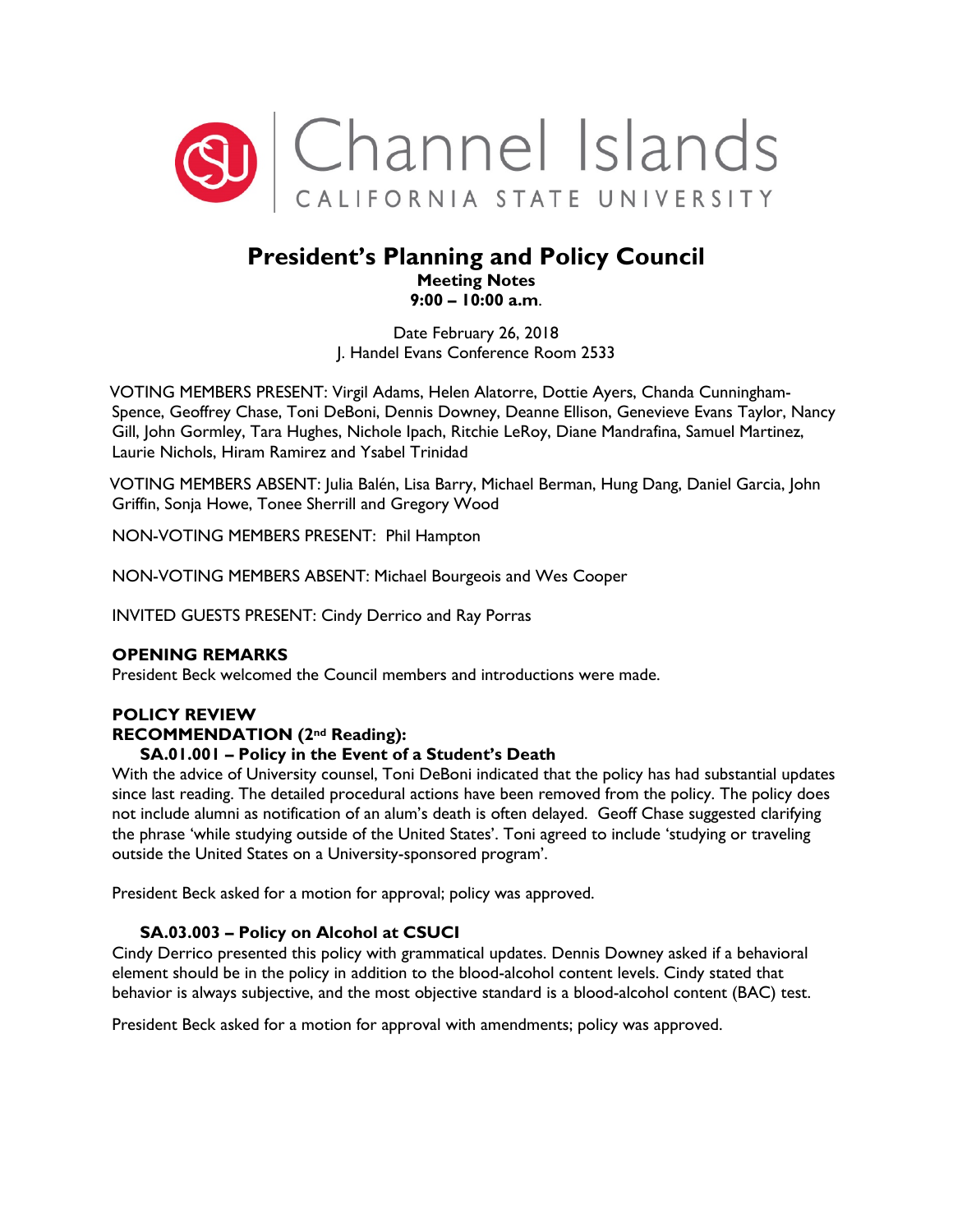## **DISCUSSION (1st Reading):**

### **AA.12.006 – Policy on Intent to Enroll and Orientation**

In Ginger Reyes' absence, Toni DeBoni presented this policy that was approved in 2015 but, was first implemented this past summer. The updates noted on this first reading clarify points and guide students through the process. Internal procedural text was removed.

President Beck asked the Council to provide feedback to Ginger.

### **New Policy on Fundraising Events**

Ritchie Leroy presented the first of three new policies that came about from a recent CSU audit. The Policy on Fundraising Events brings CUSCI in compliance with a CSU-wide policy about fundraising events with grossing receipts greater than \$5,000. Any kind of event that happens on campus will go through University Advancement (UA), the designated campus authority. UA will ensure events comply with the Policy on Time, Place and Manner and the Use of University Buildings and Grounds.

The policy includes definitions as well as the procedure for gaining approval. UA will assist with event organizers with aspects such as ticket sales, defining gifts and access to the event.

#### **New Policy on Gifts-in-Kind and Acceptance of Gifts-in-Kind**

Ritchie stated a gift-in-kind is a tangible gift (e.g., a gift of equipment for a classroom or a laboratory). UA works with donors in acknowledging and handling of the gift, finding appropriate placement for it on campus and determining market value of that gift. UA will determine the useful life of the gift and final disposition of that gift, if needed.

Dottie Ayer asked about gifts (e.g. thousands of bags) from outside organizations for Orientation. Helen Alatorre also asked about club raffle prizes. Ritchie said divisions/groups/organizations should work with UA to allow UA to know who is contributing and who should be acknowledged as donors.

#### **New Policy on Gifts to Agency**

Ritchie stated gifts to agency may be gifts to the University or an individual to represent the University at an event (e.g., tickets to an event or transportation to an event). Gifts to agency follow IRS regulations and will be administered through UA and the Division of Business & Finance Affairs.

President Beck reminder the Council that these three came about through the CO audit and asked that feedback be directed to Ritchie.

### **CONSENT:**

### **FA.81.003 – Policy on Driving and Parking on Campus Property**

Ray Porras stated the policy's only update is in the attached [Parking and Traffic Regulations Manual.](https://www.csuci.edu/publicsafety/parking/Parking_Regulations.htm) It has a new Article V that pertains to University Glen/Town Center Parking Rules & Regulations.

President Beck asked for a motion for approval; policy was approved.

#### **BUDGET UPDATE**

Ysabel Trinidad shared the current state-level budget situation. The state of California shows significant reserves but the Governor's January budget for the CSU was significantly less than requested. President Beck stated the CSU is incredibly disappointed in this potential budget shortfall and will continue to advocate for the requested budget.